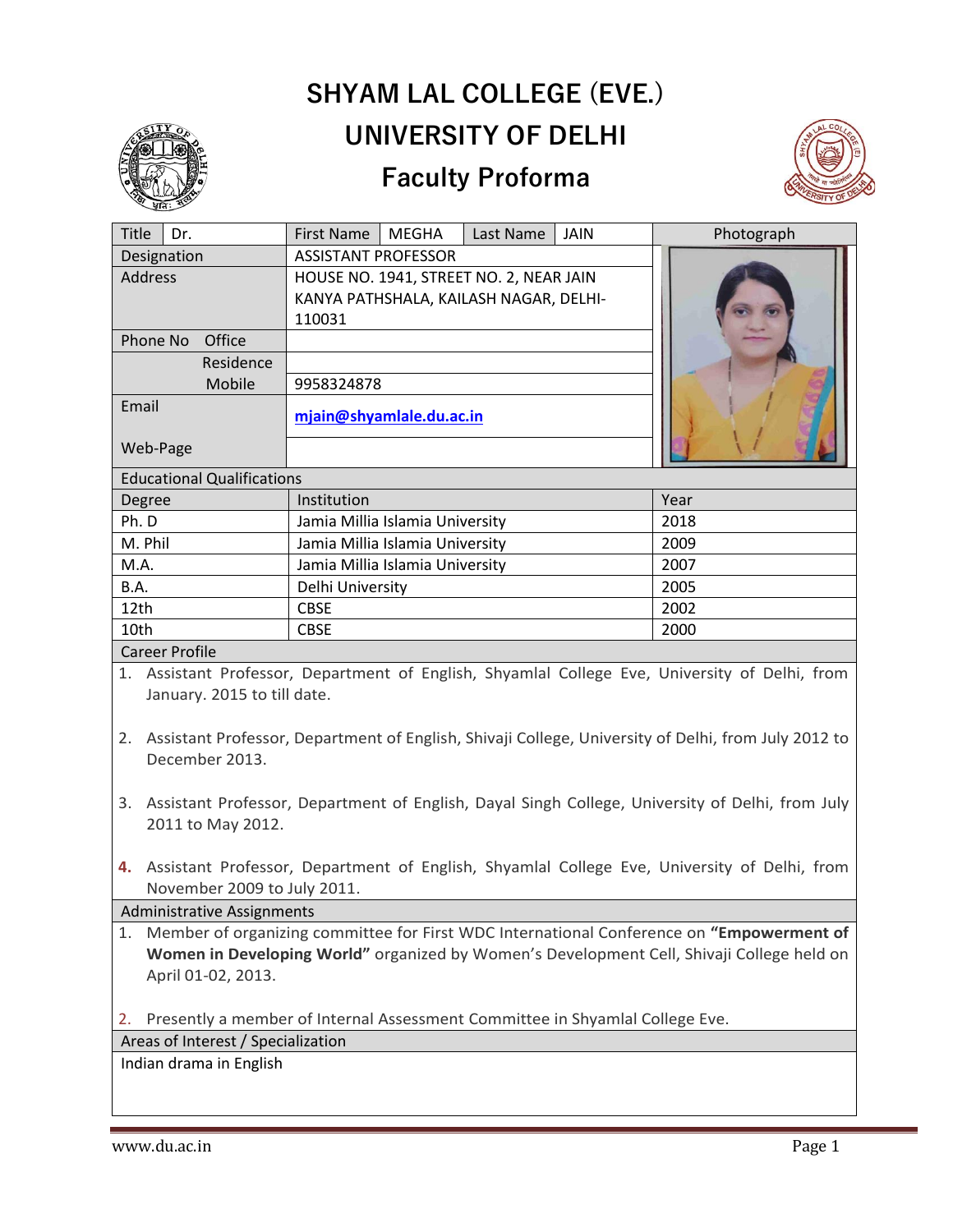## Subjects Taught

Dyal Singh College (Eve.) IN (2007-2008) From August to March.

- B.A (Prog.) 1st Year [FLUENCY IN ENGLISH PART 1]
- B.A (Prog.) 2<sup>nd</sup> Year [ENGLISH AT THE WORK PLACE PART 2]
- B.COM (Pass) 2<sup>nd</sup> Year [ENGLISH FOR STUDENTS OF COMMERCE]
- $\bullet$  B.A (Hons.) Eng. 1<sup>st</sup> Year [INDIVIDUAL & SOCIETY]
- B.A (Prog.) 1<sup>st</sup> Year [INDIVIDUAL & SOCIETY]

Dyal Singh College (Eve.) IN (2007-2008) From July to September.

- B.A (Hons.) Eng. 1st Year [GHASHIRAM KOTWAL- PAPER 2]
- B.A (Hons.) Eng. 1st Year [HALFWAY HOUSE- PAPER 2]
- B.A (Hons.) Eng. 2nd Year [THE ILIAD- PAPER 5(B)]
- B.A (Prog.) 3rd Year [YEATS]
- B.A (Prog.) 1st Year [INDIVIDUAL & SOCIETY]

Shyam Lal College (Eve.) IN (2009-2010) From November to August.

- B. Com (Pass) 3rd Year [BUSINESS ENGLISH]
- B.A (Hons.) Pol. Sc. 2nd Year [MODERN INDIAN LITERATURE]
- B.A (Hons.) Pol. Sc. 1st Year [FOUNDATION ENGLISH]
- B.A (Hons.) Hindi 1st Year [FOUNDATION ENGLISH]
- B. Com (Pass) 2nd Year [ENGLISH FOR STUDENT OF COMMERCE]

Dyal Singh College IN 2011 From August to December.

- B.A (Hons.) English 1st Year
- B.A (Hons.) English 2nd Year [MEDEA, ILIAD]
- B. Com (Pass) 2nd Year [ENGLISH FOR STUDENTS OF COMMERCE]
- B. Com (Pass) 3rd Year [BUSINESS ENGLISH]
- B.A (Pass) 2nd Year

Dyal Singh College IN 2012 From January to May.

- B.A(Hons.) English 2nd Year [PARADISE LOST, MEDEA, RAPE OF THE LOCK]
- B.A(Hons.) English 1st Year [INDIVIDUAL AND SOCIETY]
- B. Com (Pass) 1st Year [ENGLISH FOR STUDENTS OF COMMERCE]
- B.A(Hons.) Pol. Sc. 2nd Year [MODERN INDIAN LITERATURE]

Shivaji College IN 2012-13 From August to May.

- B.A.(Hons.) English 3rd Year [Pablo Naruda, Derek Walcott]
- [Accidental Death of an Anarchist, The Trial of Dedan Kimathy]
- B.A.(Hons.) English Sem 4 [Gulliver's Travels]
- B. Com (Pass) 3rd Year [Business English]
- B.A. (Prog) 2nd Year [English At The Workplace, Part 2]
- B.A. (Prog) 3rd Year [Advanced English Grammar]

Shivaji College, July- December 2013.

- DC I English [Horace (Satires), Ovid (Metamorphosis)]
- B.A. (Hons.) English Sem 5 [T.S. Eliot, W.B. Yeats]
- Foundation Course (LLC-II)
- Application Course (Translation and Interpreting)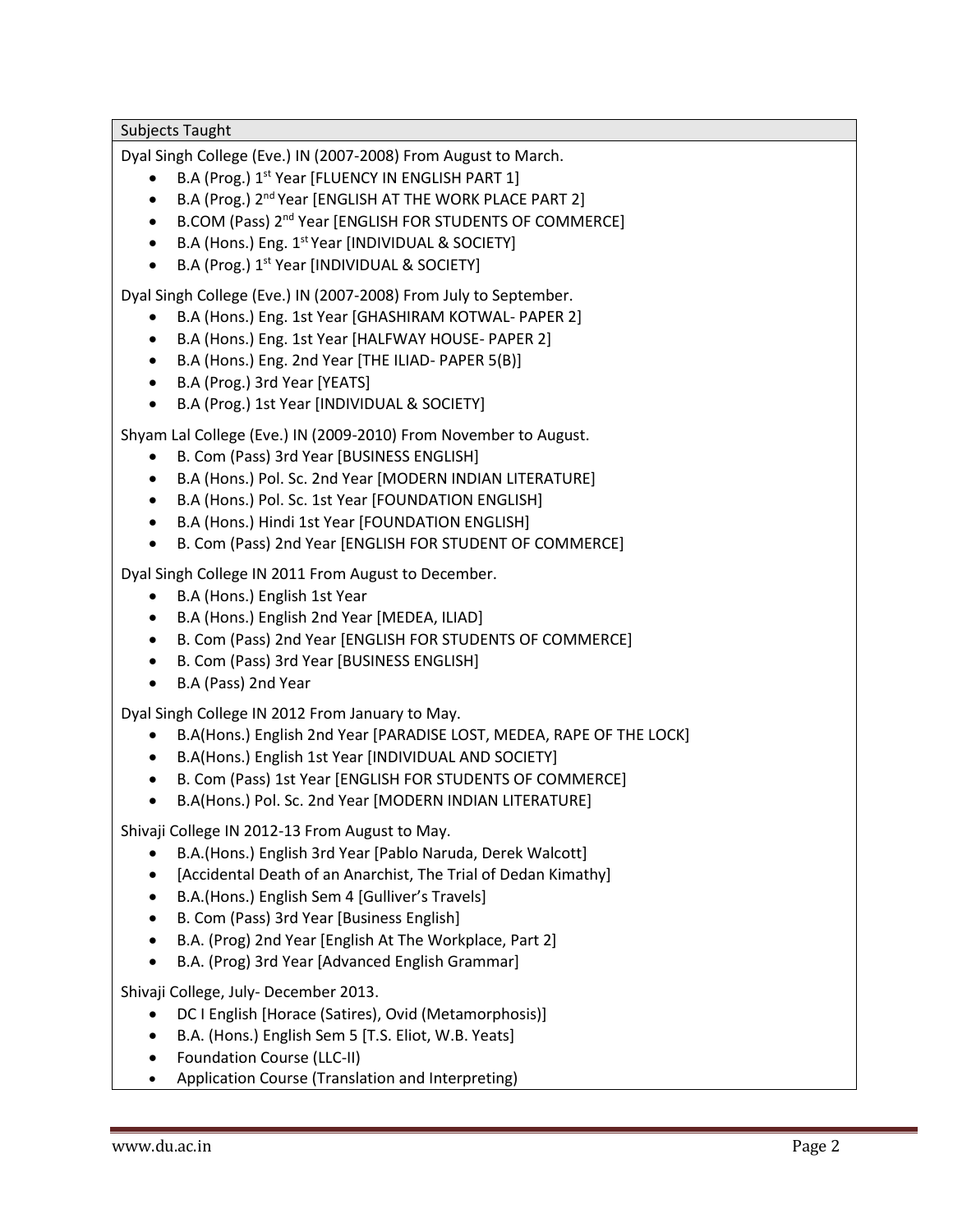IGNOU Study Centre (0769), Shyam Lal College Session – July – 2010. • MEG - 8: New Literatures in English. • MEG - 10: English Studies in India. • MEG - 14: Contemporary Indian Literature in English Translation. • EEG - 3: Communication Skills in English. IGNOU Study Centre (0769), Shyam Lal College Session – July – 2011. • MEG - 8: New Literatures in English. • MEG - 10: English Studies in India. • MEG - 14: Contemporary Indian Literature in English Translation. IGNOU Study Centre (0769), Shyam Lal College Session – July – 2012. • MEG - 8: New Literatures in English. • MEG - 10: English Studies in India. • MEG - 14: Contemporary Indian Literature in English Translation Shyamlal College, Jan.2015- till date • Cultural Diversity Linguistic Plurality and Literary Traditions in India. • Fluency in English • English for the Students of Commerce • English at workplace • Modern Indian Literature • Modern European Drama (Waiting for Godot) • Romantic Literature (William Blake and William Wordsworth) • British Literature 19<sup>th</sup> Century • Language Literature and Culture • Academic Writing and Composition • Media and Communication Skills • English Communication • English: A/B/C • Individual and Society Research Guidance Publications Profile **Publication Type Title ISSN/ ISBN No. Author/ Co- Author Publisher's name, city, country Year** 3) Chapter/s In Book "Representation of Gender Bias: A Study of Malathi Rao's Disorderly Women" in Sahitya Akademi Award Winning English Novels. 9789350501252 Author / Editor B. R. Publishing Corporation,  $\begin{array}{|c|c|c|c|c|}\n\hline\nDelhi & & 2013 \\
\hline\n\end{array}$ "The Hungry Tide: Postmodern Novel" in B. R. Publishing

Published an article "Decolonizing 'Western Feminism': Voices from 'Third World Feminism(s)"in the Journal *Sambhavya*, Vol. 15, Oct-Dec., 2013. ISSN 0976-9358.

9789350500620 Author

Editor

4) Chapter/s In Book

The novels of Amitav Ghosh: An Analytical Appraisal

2013

Corporation, Delhi